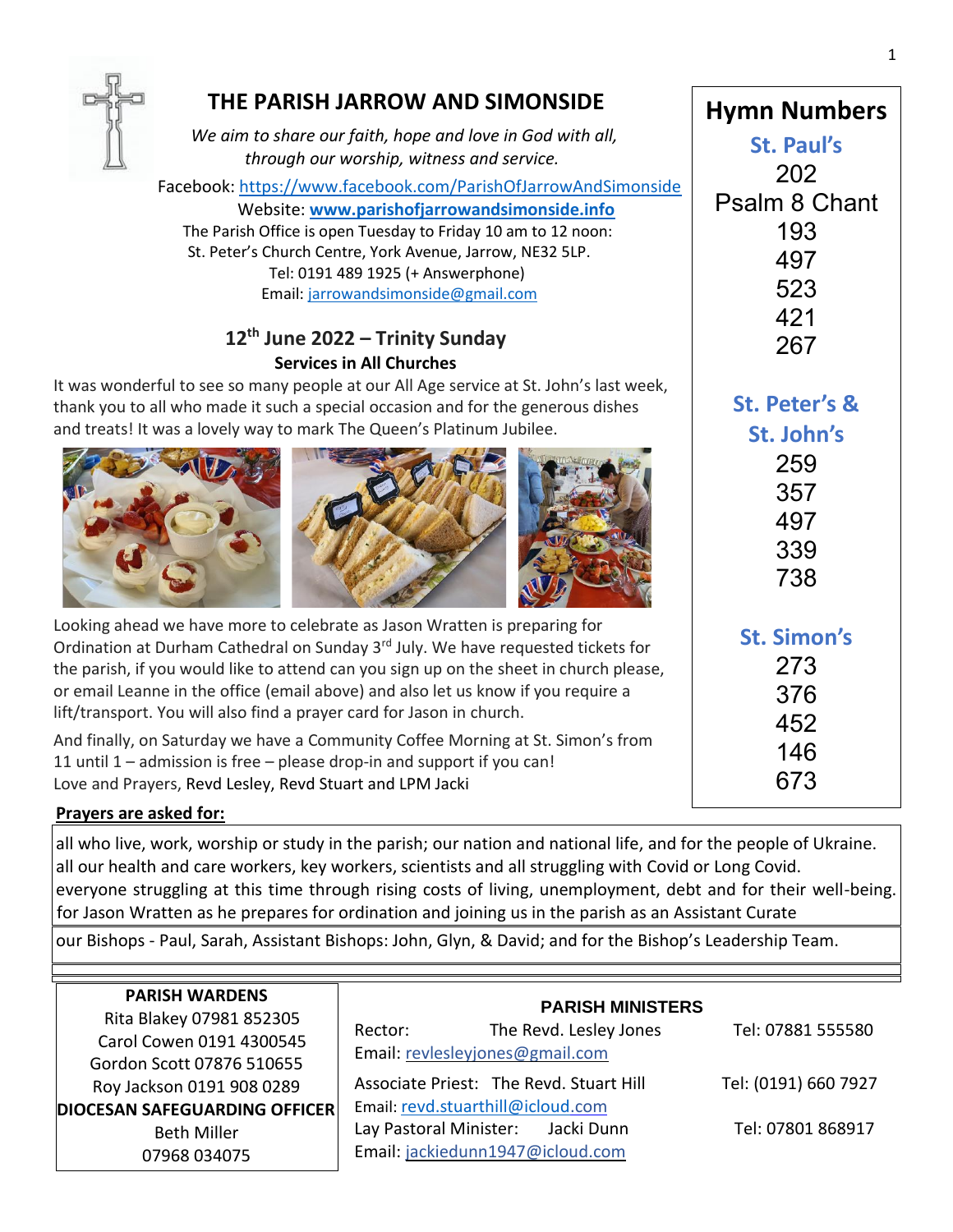

You can now make a **donation on-line** using this QR code or by visiting: [https://www.justgiving.com/](https://www.justgiving.com/parishofjarrow) [parishofjarrow](https://www.justgiving.com/parishofjarrow)

Thank you.

**Knit Group** on Tuesdays 2pm -4pm at St Peter's Community Room. Knit Group is for anyone and any crafts, or even if you just need company and a chat, you will be very welcome. If you would like refreshments, for the time being, please bring along your own. This will be periodically reviewed. Any questions, please give Susan a ring on 07931445097.



**At 2.00 pm on Monday light a candle and join us in the community of the circle, all are welcome.**

Holy God, faithful and unchanging, enlarge our minds with the, knowledge of your truth. And draw us more deeply into, the mystery of your love, that we may truly worship you. Father, Son and Holy Spirit One God, now and forever.

### Amen

A huge thank you to Fred, Freda, Ray, Gordon, Joyce and everyone who helped to raise funds at St. Paul's Fayre last weekend during the Jarrow Festival. From organising the refreshments, welcoming, chatting – and to everyone who visited and supported on the day. St. Paul's raised **£1033.06** towards the General Parish Fund. Thank You.

## **Fundraising Events Coming Up for the General Parish Fund – Please support if you can**

## **18th June 11 am – 1 pm Community Coffee Morning at St. Simon's Church with refreshments and raffle. Free entry.**

**9 th July 11 am – 2 pm Table Top Sale** at St. John the Baptist Church Hall Saturday July 9th 11am - 2pm Free entry, all are welcome. To book a table contact Dorothy Lamb 0191 4890924 tables £10-00. Sellers can arrive 10am to set stall up.

**13th August – 7 pm** – **A Summer Concert** at St. Peter's with the Shiney Row Male Voice choir – tickets £7.50 plus raffle and refreshments.

**And a gentle reminder if you shop with Amazon.** You can sign up for Amazon Smile and nominate the parish fund to receive a donation based on a percentage of your spending. Simply log on using this link to set it up: <https://smile.amazon.co.uk/ch/1137304-0>

# **12th June 2022 – Trinity Sunday**

#### **The Collect**

Holy God,

faithful and unchanging:

enlarge our minds with the knowledge of your truth, and draw us more deeply into the mystery of your love,

that we may truly worship you,

Father, Son and Holy Spirit,

one God, now and for ever. **Amen.**

#### **Prayer after Communion**

Almighty and eternal God, you have revealed yourself as Father, Son and Holy Spirit, and live and reign in the perfect unity of love: hold us firm in this faith, that we may know you in all your ways and evermore rejoice in your eternal glory, who are three Persons yet one God, now and for ever. **Amen.**

2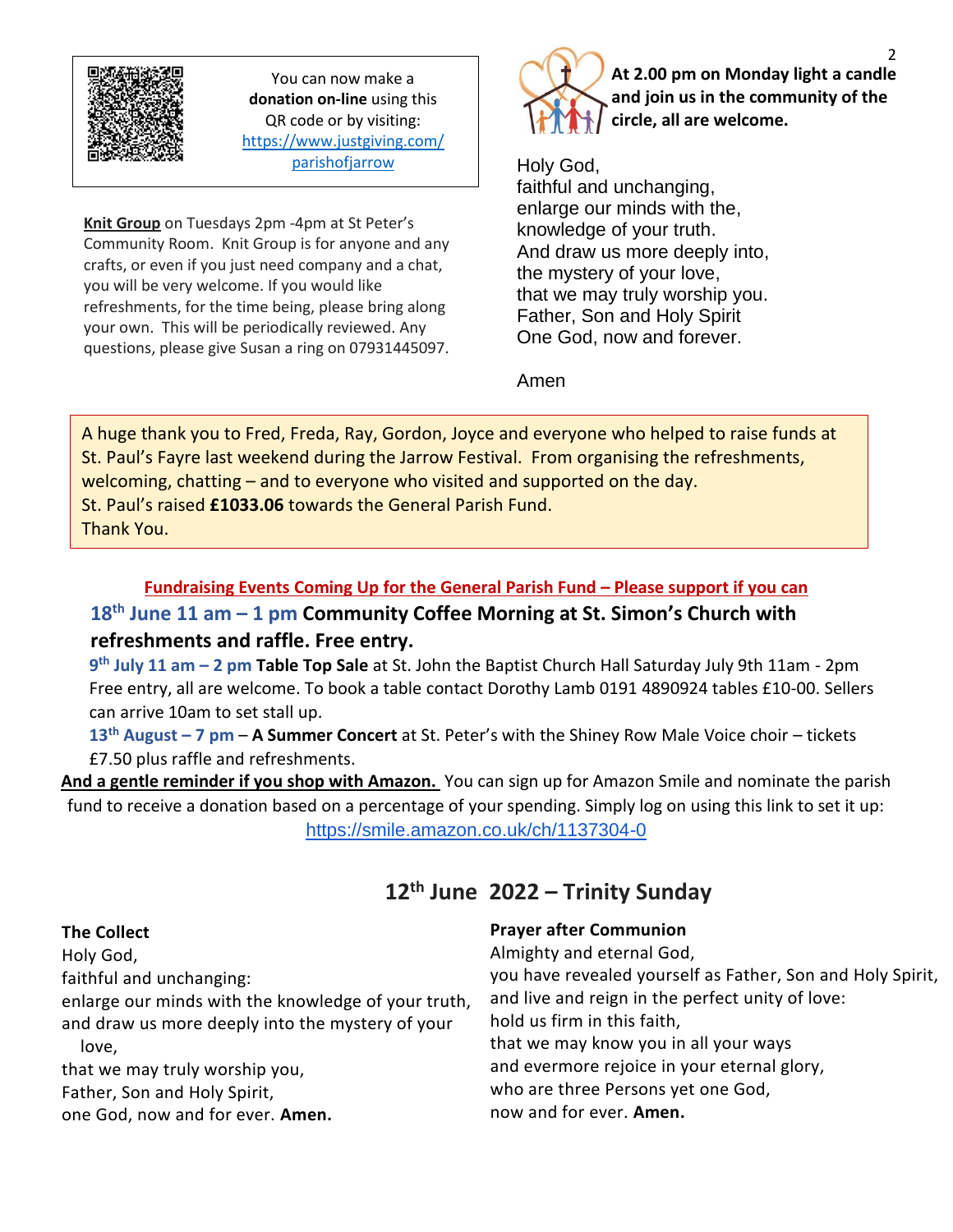## **Old Testament Reading -** Proverbs 8.1-4,22-31 **- The Gifts of Wisdom**

**8** Does not wisdom call,

and does not understanding raise her voice?

**<sup>2</sup>**On the heights, beside the way,

at the crossroads she takes her stand;

**<sup>3</sup>** beside the gates in front of the town,

at the entrance of the portals she cries out:

**4** 'To you, O people, I call,

and my cry is to all that live.

## **Wisdom's Part in Creation**

**<sup>22</sup>** The LORD created me at the beginning of his work, the first of his acts of long ago.

**<sup>23</sup>** Ages ago I was set up,

at the first, before the beginning of the earth.

- **<sup>24</sup>** When there were no depths I was brought forth, when there were no springs abounding with water.
- **<sup>25</sup>** Before the mountains had been shaped, before the hills, I was brought forth—
- **<sup>26</sup>** when he had not yet made earth and fields, or the world's first bits of soil.
- **<sup>27</sup>** When he established the heavens, I was there, when he drew a circle on the face of the deep,

**<sup>28</sup>** when he made firm the skies above,

when he established the fountains of the deep,

**<sup>29</sup>** when he assigned to the sea its limit,

so that the waters might not transgress his command,

when he marked out the foundations of the earth,

**<sup>30</sup>** then I was beside him, like a master worker; and I was daily his delight,

rejoicing before him always,

**<sup>31</sup>** rejoicing in his inhabited world and delighting in the human race.

## **Psalm 8**

## *Refrain -* **O Lord our governor, how exalted is your name in all the world!**

- 1 O Lord our governor, ♦ how exalted is your name in all the world!
- 2 Out of the mouths of infants and children  $\blacklozenge$ your majesty is praised above the heavens;
- 3 You have set up a stronghold against your adversaries, ♦ to quell the enemy and the avenger. *Refrain*
- 4 When I consider your heavens, the work of your fingers, ♦

the moon and the stars you have set in their courses,

5 What are mortals,

that you should be mindful of them?  $\blacklozenge$ Mere human beings, that you should seek them out? 6 You have made them little lower than the angels; ♦

you adorn them with glory and honour.

*Refrain*

7 You have give them mastery over the works of your hands ♦

and put all things under their feet,

- 8 All sheep and oxen, ♦ even the wild beasts of the field,
- 9 The birds of the air, the fish of the sea  $\blacklozenge$ and whatsoever walks in the paths of the sea. *Refrain*

## **New Testament Reading** - Romans 5:1-5 - **Results of Justification**

**5** Therefore, since we are justified by faith, we have peace with God through our Lord Jesus Christ, <sup>2</sup> through whom we have obtained access to this grace in which we stand; and we boast in our hope of sharing the glory of God. **<sup>3</sup>** And not only that, but we also boast in our sufferings, knowing that suffering produces endurance, **<sup>4</sup>** and endurance produces character, and character produces hope, **<sup>5</sup>** and hope does not disappoint us, because God's love has been poured into our hearts through the Holy Spirit that has been given to us.